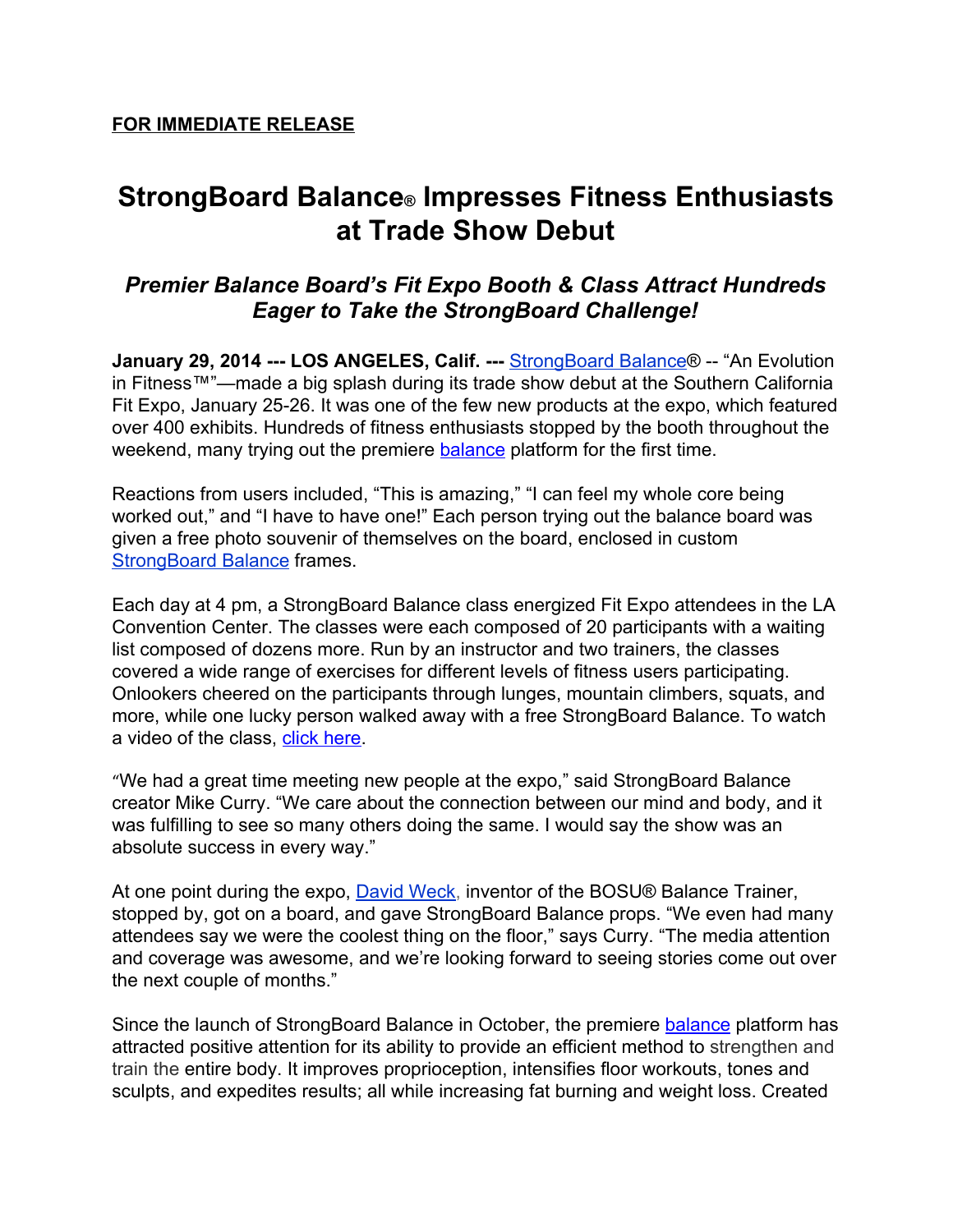for every body, from young and old, fitness experts, nine-to-fivers, those recovering from injury, or in top physical condition, StrongBoard Balance is a fun, effective, and innovative way to workout.

For more information about StrongBoard Balance and where to purchase, click [here.](http://www.google.com/url?q=http%3A%2F%2Fstrongboardbalance.com%2F&sa=D&sntz=1&usg=AFQjCNFncwbiCb0Ht92GUSUYsAwJkMPafg)

### **About StrongBoard Balance:**

StrongBoard Balance is a one-of-a-kind, premiere balance platform for all levels of fitness enthusiasts. Designed to complement and intensify users' favorite workout routines, StrongBoard Balance's patented 'multi-spring technology' provides full-body fitness to increase muscle activation and calorie burn. As a portable and electricity-free platform, it allows users to train using their own body weight for resistance during full-motion exercises. Paired with a licensed physical therapist, StrongBoard Balance aids in the recovery of many injuries created by imbalance. It gently increases the patient's flexibility, range of motion, and strength. Over time and with repeated use, exercising with StrongBoard Balance helps rebuild the bridge between the brain and the injured muscle. As users regain strength and decrease the pain associated with the injury, their range of motion increases allowing for increased blood flow and further healing. For more information, visit [http://StrongBoardBalance.com,](http://www.google.com/url?q=http%3A%2F%2Fstrongboardbalance.com%2F&sa=D&sntz=1&usg=AFQjCNFncwbiCb0Ht92GUSUYsAwJkMPafg) [www.Twitter.com/StrongBoard,](http://www.google.com/url?q=http%3A%2F%2Fwww.twitter.com%2FStrongBoard&sa=D&sntz=1&usg=AFQjCNHLQtb3h4UknzPpRtfRy7cBuumlVg) [www.YouTube.com/user/StrongBoardBalance,](http://www.youtube.com/user/StrongBoardBalance) or [www.facebook.com/StrongBoard.](http://www.google.com/url?q=http%3A%2F%2Fwww.facebook.com%2FStrongBoard&sa=D&sntz=1&usg=AFQjCNFjrwL_UQe9HFMQTxUntqUMFtDHMg)

### **About Fit Expo**

The Fit Expo offers something for everybody! Attendees will find over 100 fitness and sports celebrities, as well as 20 amateur, professional, and Olympic attendee competitions and 300 exhibits offering the latest in fitness, diet, nutrition, strength, and wellness products and services. During both days of the Expo, many leading fitness professionals will be presenting educational seminars and demonstrations on subjects such as proper nutrition, dieting and exercise philosophies. Show hours are Saturday, 10:00 a.m. – 6:30 p.m. and Sunday, 10:00 a.m. – 5:00 p.m. with plenty of parking available. The Los Angeles Convention Center is located at 1201 South Figueroa Street, South Halls G, H, and J. For full information on The Fit Expo ticketing, exhibiting or sponsorship opportunities call (818) 545-0290 or visit [www.thefitexpo.com](http://www.google.com/url?q=http%3A%2F%2Fthefitexpo.com%2F&sa=D&sntz=1&usg=AFQjCNFKyzHwBUeob7HaX21tKwm3bMSeag).

#### **Keywords:**

**StrongBoard Balance, StrongBoard, Balance, StrongHold Fitness, An Evolution In Fitness, Mike Curry, review, reviews, physical therapy, balance board, platform, springs, exercise, workout, fitness, evolution, revolutionary, strength, agility, flexibility, endurance, healthy, coordination, muscles, injury, rehab, rehabilitation, sports, athletes, physical trainer, motion, core strength, Fit Expo, 11 th Annual Fit Expo, Health and Fitness convention, Fit Expo Class, [StrongBoardBalance.com](http://www.google.com/url?q=http%3A%2F%2Fstrongboardbalance.com%2F&sa=D&sntz=1&usg=AFQjCNFncwbiCb0Ht92GUSUYsAwJkMPafg)**

For more information please contact: